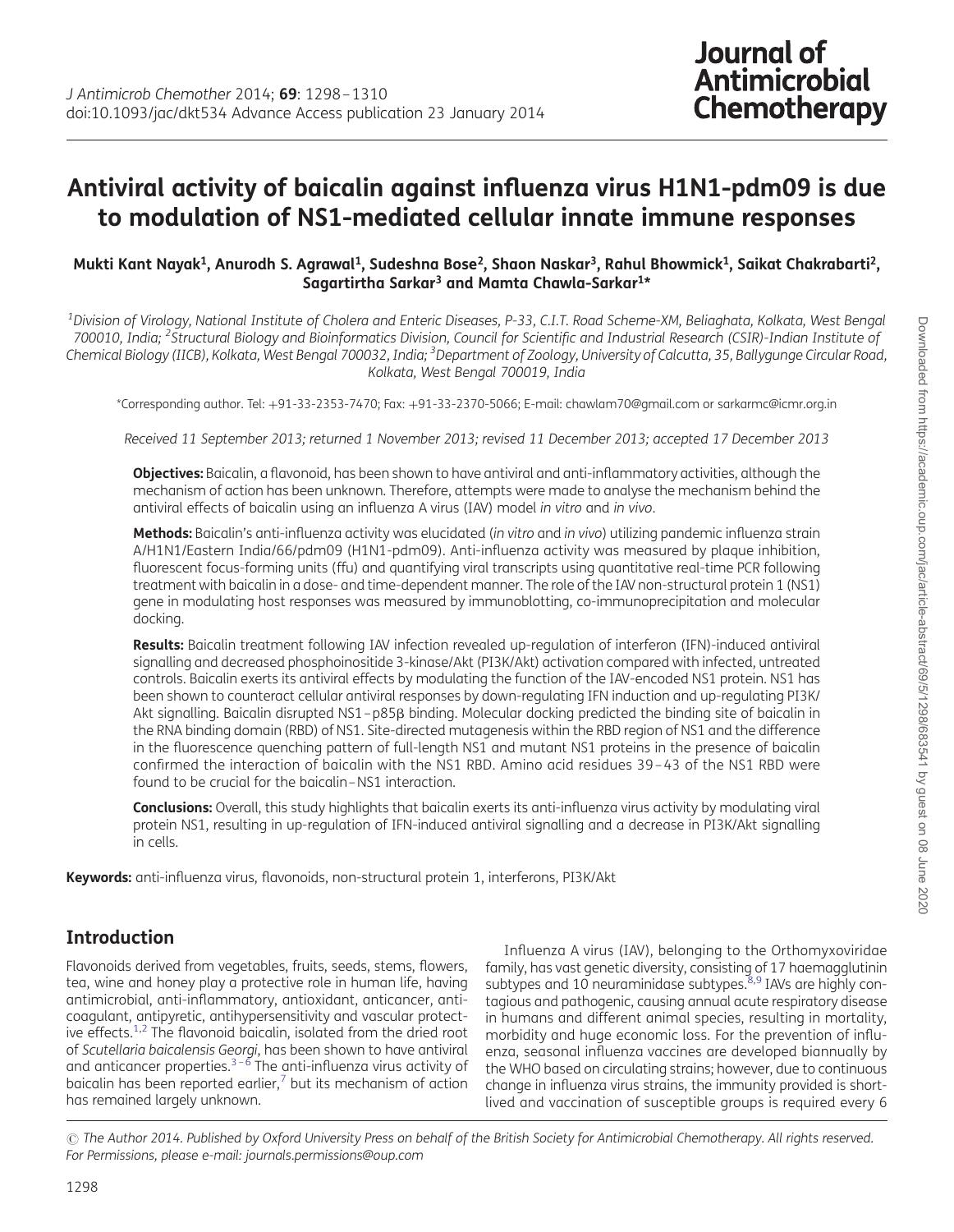months. This results in increased vaccine costs, as well as short supply, making it largely unavailable in the developing world, where morbidity and mortality is high.<sup>[10](#page-10-0)</sup> In addition to the vaccines, antivirals targeting the viral matrix protein M2, namely amantadine and rimantadine, and the viral neuraminidase inhibitors zanamivir and oseltamivir are available. Unfortunately, their prolonged indiscriminate use has resulted in the emergence of resistant strains.<sup>[11](#page-10-0),[12](#page-10-0)</sup> There is thus a continued need to develop new antiviral drugs against IAV to reduce the disease burden in settings where mass vaccination is not possible.

During viral infection the innate immune response of the host cell is activated, resulting in the induction of type I interferons (IFNs),  $\alpha$  and  $\beta$ , which are regulated by IFN regulatory factor 7 (IRF-7), IRF-3, NF-kB and retinoic acid inducible gene 1  $(RIG-1).$ <sup>[13](#page-10-0)–[17](#page-10-0)</sup> The IFNs up-regulate several proteins with antiviral and pro-apoptotic roles such as signal transducer and activator of transcription 1 (STAT-1), STAT-3, STAT-5, dsRNA-dependent protein kinase R (PKR) and 2′5′-oligoadenylate synthetase 1 (OAS-1).<sup>[18](#page-10-0)-[21](#page-11-0)</sup> The influenza virus counteracts the host IFN- $\alpha/\beta$ defence mechanism with its multifunctional non-structural pro-tein 1 (NS1).<sup>[22](#page-11-0)</sup> Viral NS1 has two domains: the N-terminal structural RNA binding domain (RBD), consisting of three  $\alpha$ -helices, and the C-terminal structural effector domain, consisting of seven  $\beta$ -strands and three  $\alpha$ -helices. NS1 has been shown to interact with RIG-1 and PKR. $23 - 25$  $23 - 25$  $23 - 25$  It also interacts with the p-85 $\beta$  subunit of phosphoinositide 3-kinase (PI3K), resulting in Akt phosphorylation and inhibition of cellular apoptosis to facili-tate virus replication.<sup>[26](#page-11-0)-[30](#page-11-0)</sup>

In this study we have analysed the antiviral activity of baicalin against a pandemic IAV strain isolated in Kolkata, India—  $H_1$ N1-pdm09.<sup>[31](#page-11-0)</sup> We studied the mechanism of antiviral activity of baicalin against H1N1-pdm09 both in vitro (human lung carcinoma epithelial cell line, A549 cells) and in vivo (BALB/c mice). Our results suggest that baicalin exerts its antiviral activity by modulating the function of viral protein NS1.

# Materials and methods

#### Cells, virus and reagents

Human lung carcinoma (A549) cells and Madin –Darby canine kidney (MDCK) cells were maintained in Dulbecco's modified Eagle's medium (DMEM) and minimal essential medium, respectively, containing 10% fetal bovine serum and antibiotics (penicillin and streptomycin) at 37 $\degree$ C with 5% CO<sub>2</sub>. For virus infection, cells were washed with PBS and infected with MDCK cell culture adapted pandemic strain A/H1N1/ Eastern India/66/2009 (H1N1-pdm09) in PBS containing 0.2% BSA, 1 mM MgCl<sub>2</sub>, 0.9 mM CaCl<sub>2</sub>, 100 U/mL penicillin and 0.1 mg/mL streptomycin for 60 min at 37°C. The inoculum was aspirated and A549 cells were incubated in infection medium supplemented with DMEM, 0.2% BSA, 0.1% trypsin and antibiotics. Baicalin (7-D-glucuronic acid-5,6 dihydroxyflavone) was purchased from Sigma –Aldrich, St Louis, MO, USA, and dissolved in DMSO for in vitro experiments and 0.5% sodium carboxymethyl cellulose for in vivo tests. The phospho-Akt (Ser 473; p-Akt; 9271S), Akt (9272S), p-IRF-3 (4947S), IRF-3 (4302S), p-STAT-3 (9167S) and SOCS-3 (2923S) antibodies were from Cell Signaling Inc., Danvers, MA, USA, the influenza A virus nucleocapsid protein (NP; sc-80481), IAV matrix 1 (M1; sc-17588), NS1 (sc-130568) and p-85b (sc-131325) antibodies were purchased from Santa Cruz Biotechnology Inc., Santa Cruz, CA, USA and the PI3K (610045) antibody from BD Biosciences, San Diego, CA, USA.

### Cell viability and plaque inhibition assay in the presence of baicalin

To determine cytotoxicity of baicalin in A549 cells, cell viability assays were performed in 96-well plates with 80%–90% confluent cells ( $\approx$ 5 $\times$ 10<sup>4</sup> cells/ well). Cells were treated with baicalin (0.5 – 320  $\mu$ M) for 4 days followed by an MTT assay (Sigma-Aldrich). Briefly, 10 µL of MTT solution (5 mg/mL in PBS) was added and incubated at  $37^{\circ}$ C for 4 h. The formazan was dissolved in 200  $\mu$ L DMSO and the optical density (OD) of the solution was measured at 570 nm and 630 nm to obtain the sample signal (OD $_{570}$  –  $OD_{630}$ ). The cytotoxicity was measured as loss in cell viability (TD<sub>50</sub>) compared with untreated cells.

A plaque inhibition assay was carried out by seeding A549 cells into 6-well plates ( $\approx$ 1.2 $\times$ 10<sup>6</sup> cells per well). An equal volume of virus suspension was used, from 10-fold serial dilution of multiplicity of infection (moi) of 0.5 and 1 from virus stock ( $6\times10^{10}$  pfu/L). The plates were incubated at 36°C for 60 min with frequent shaking. A 0.6% agarose overlay (3 mL) containing DMEM, trypsin ( $2 \mu$ g/mL) and baicalin in a range of concentrations from  $1.0 \mu$ M to  $120 \mu$ M was added. For the negative control, 0.1% DMSO was added in place of baicalin. Plates were incubated at 36°C in a humidified atmosphere of 5%  $CO<sub>2</sub>$  in air. After 72 h, plaques were stained overnight with 0.1% neutral red and plaques were counted[.32](#page-11-0) The percentage of plaque inhibition relative to the infected, untreated control was determined for each drug concentration, and the 50% plaque inhibition concentration ( $IC_{50}$ ) was determined. This experiment was performed in triplicate.

#### Quantifying viral transcripts and cellular genes by quantitative RT–PCR

The change in viral RNA transcripts within 24 h of virus infection was analysed. A549 cells ( $\sim$ 2.5 $\times$ 10<sup>6</sup>) were infected with H1N1-pdm09 virus as described previously  $(1.0 \text{ mol})^{33}$  $(1.0 \text{ mol})^{33}$  $(1.0 \text{ mol})^{33}$  The inoculum was aspirated and infection medium containing 10 µM baicalin or DMSO was added. Uninfected cells treated with baicalin were used as controls. At predetermined times [4, 8, 12, 18 and 24 h post-infection (hpi)], cells were washed with PBS followed by total RNA extraction using Trizol reagent (Invitrogen, Carlsbad, CA, USA). Quantitative PCR was carried out for viral RNA quantification using a TaqMan Influenza Assay Kit (Applied Biosystems, Foster City, CA, USA) and an AgPath-ID One-Step RT–PCR Kit (Ambion, Austin, TX, USA). In order to prepare a standard curve, total RNA from  $64\times10^{10}$  pfu/L of H1N1-pdm09 was extracted. Total RNA was serially diluted (1:10) and each dilution was used as a template for real-time RT–PCR. The standard curves for viral RNA concentration were generated by plotting cycle threshold (Ct) values against 10-fold serially diluted RNA as described previously.<sup>[34](#page-11-0)</sup> A similar method was employed for influenza virus A/Puerto Rico/8/34 (PR8) strain  $(80\times10^{10}$  pfu/L of viral stock). The same set of RNA was used to estimate IFN- $\alpha$ , IFN- $\beta$ , RIG-1, interleukin-8 (IL-8), tumour necrosis factor  $\alpha$  (TNF- $\alpha$ ), PKR, IRF-3, OAS-1, ribonuclease L (RNase L) and 18S rRNA using TaqMan Gene Expression assays (Applied Biosystems) according to the manufacturer's protocol. The change in amplification of the target gene was normalized to the 18S rRNA. The fold expression in the target host gene was calculated by using  $2^{-\Delta\Delta Ct}$  formula.<sup>[35](#page-11-0)</sup>

### Western blot analysis

The A549 cells were infected with H1N1-pdm09 virus as mentioned earlier (1.0 moi and 5.0 moi)<sup>[33](#page-11-0)</sup> and treated with baicalin at 10  $\mu$ M or DMSO. At the indicated time post-infection, A549 cell monolayers were washed with PBS and whole-cell lysates were prepared, and immunoblotting was done as per standard protocols described previously.<sup>36</sup> The membrane was probed with the primary antibodies against NP, p-Akt, p-IRF-3, p-PKR, RIG-1, p-STAT-3 and NS1. Blots were reprobed with IRF-3, glyceraldehyde 3-phosphate dehydrogenase (GAPDH) or Akt antibody to confirm equal protein loading. All immunoblots were done at least three times to confirm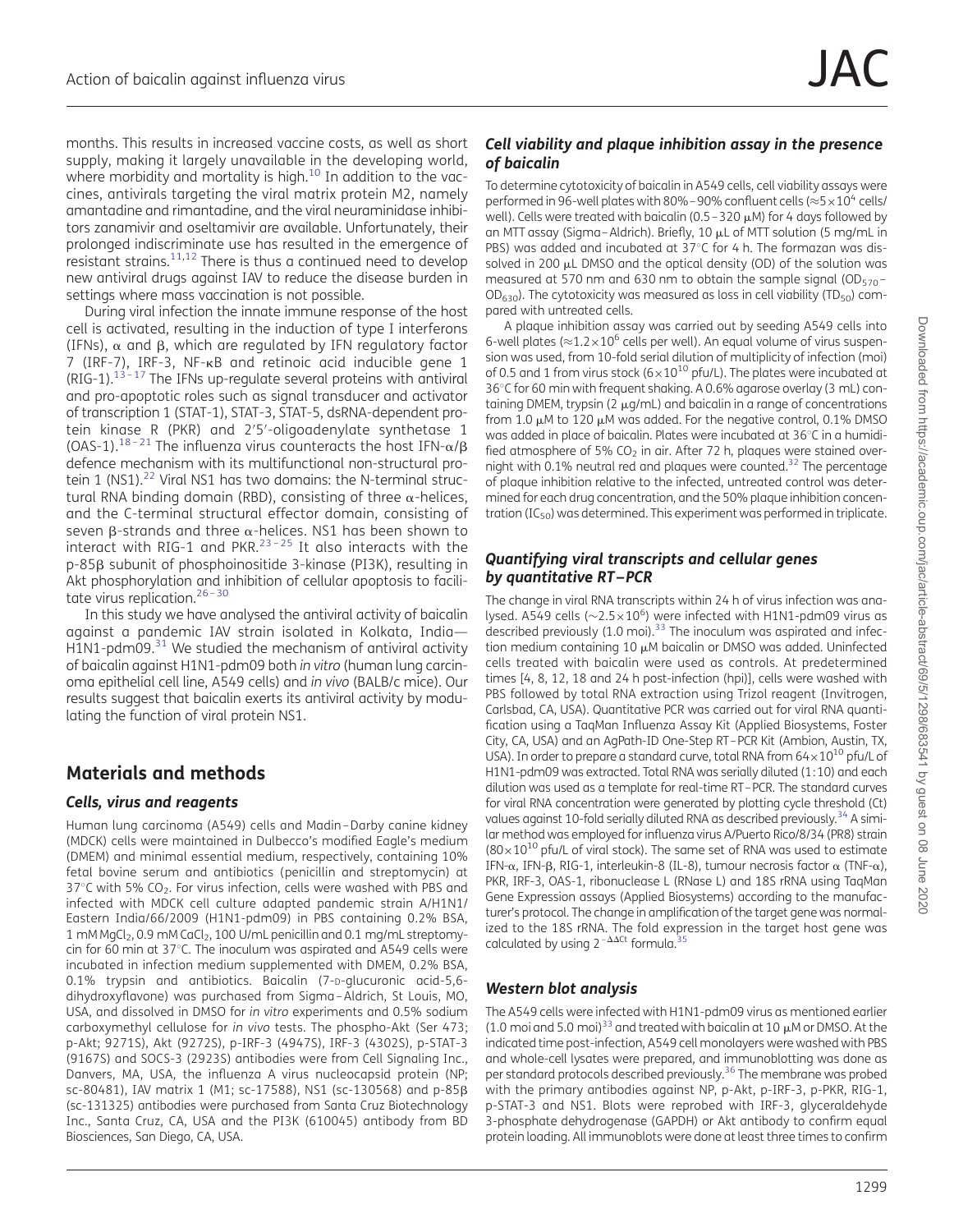results. The band intensity was measured by using Quantity One version 4.6.3 software (Bio-Rad, Hercules, CA, USA).

#### Antiviral activity of baicalin in an in vivo mouse model

Male BALB/c mice (18 – 22 g) aged 6 weeks were obtained from the National Centre for Laboratory Animal Sciences, National Institute of Nutrition, Jamai-Osmania, Hyderabad, India and maintained in the animal care facility of the University of Calcutta, Kolkata. The experiments with animals were conducted in accordance with the Institutional Animal Ethics Committee guidelines, University of Calcutta (Registration #885/ ac/05/CPCSEA), Kolkata, registered under 'Committee for the Purpose of Control and Supervision of Experiments on Laboratory Animals', Ministry of Environment and Forests, Government of India and conformed with the Guide for the Care and Use of Laboratory Animals published by the US NIH (Publication No. 85-23, revised 1996). The mice were anaesthetized by inhalation of diethyl ether and intranasally infected with 50 µL of  $4\times50\%$  murine lethal dose (MLD<sub>50</sub>) of H1N1-pdm09 strain in PBS. Twenty-four hours after virus inoculation, the mice ( $n=3$  per dose) were treated with increasing concentrations of baicalin (10 –120 mg/kg/day) by oral gavage twice daily for 3 days, as described previously.<sup>[7](#page-10-0)</sup> On the fourth day the mice were sacrificed, and lung homogenates were analysed for infective virus titre using a haemagglutination assay using 1% (v/v) quinea-pig red blood cells with a detection limit of 10 TCID $_{50}$ /mL $^{37}$  $^{37}$  $^{37}$  The decrease in virus titre relative to the infected untreated control mice was determined for each drug concentration, and the 50% inhibitory concentration for mice ( $MIC<sub>50</sub>$ ) was determined. The viral titres were further confirmed using the fluorescent focus-forming unit (ffu) assay in MDCK cells following infection with 10-fold serial dilutions of the supernatant of lung homogenates according to the method described by Moriyama and Sorokin.<sup>[38](#page-11-0)</sup> NP antibody and Goat anti-Mouse IgG (H+L) Secondary Antibody DyLight 488 conjugate (35502; Thermo Fisher Scientific Inc., Pierce Antibody, Rockford, IL USA) were used for staining and ffu were counted under a fluorescent microscope (Carl Zeiss, Axio Imager). A fresh group of BALB/c mice ( $n=12$ ) were infected with H1N1-pdm09 strain followed by treatment with either baicalin (40 mg/kg/day;  $n=6$ ) or DMSO (vehicle control;  $n=6$ ) as described earlier. As control, uninfected mice ( $n=6$ ) were treated with baicalin (40 mg/kg/day). After 24 h of baicalin treatment, the mice were sacrificed and lungs were homogenized in modified radioimmunoprecipitation buffer (phenylmethylsulfonyl fluoride, protease inhibitor and phosphatase inhibitor cocktail) for western blotting to determine the relative amounts of p-Akt and M1 protein in respective treatment groups (virus infected; DMSO treated, virus infected; baicalin treated and uninfected; baicalin treated). This experiment was performed in triplicate.

### Plasmid, transfection and baicalin treatment

The NS1 gene (accession no. GU983274) $31$  of H1N1-pdm09 was cloned in pcDNA 6/V5 (Invitrogen). The pcD-NS1  $(1 \mu g)$  or pcDNA6 vector was transfected in A549 cells in a 35 mm dish with Lipofectamine 2000 (Invitrogen) according to the manufacturer's protocol. Four hours after transfection, cells were either treated with baicalin (0.5-16  $\mu$ M) or left untreated for 24 h. Whole-cell lysates were prepared and immunoblotting was performed to detect p-Akt and NS1 protein quantity, as described previously.<sup>[36](#page-11-0)</sup>

### Co-immunoprecipitation

A549 cells either transfected with pcD-NS1 or infected with H1N1-pdm09 (at 1.0 moi) and treated with 10  $\mu$ M baicalin or DMSO for 24 h were lysed in a solution containing 10 mM Tris (pH 8.0), 170 mM NaCl, 0.5% NP-40 and protease inhibitors for 30 min on ice. Cell debris was removed by centrifugation, and the supernatants were clarified by incubation (2 h at  $4^{\circ}$ C) with protein A-Sepharose beads (Sigma –Aldrich) followed by centrifugation. Beads were discarded and supernatants were incubated with anti-NS1 antibody overnight at 4°C followed by protein A-Sepharose for a further 4 h. Beads were washed four times with 1 mL of wash buffer (200 mM Tris pH 8.0, 100 mM NaCl and 0.5% Nonidet P-40), and bound proteins were eluted with SDS sample buffer and separated on 12% SDS-polyacrylamide gels. Blots were immunoblotted with anti-p-85ß antibody as described previously.[39](#page-11-0) All experiments were performed three times.

#### Protein–ligand docking and sequence alignment

The amino acid sequence of A/H1N1/Eastern India/66/pdm09 (ADD85869) strain (RBD amino acids 1 –81 and effector domain amino acids 82 –205) was used in the study. The full-length NS1 protein structure was generated by combination of the three-dimensional (3D) coordinates of the N-terminus (PDB ID: 3M8A) and C-terminus (PDB ID: 3M5R) of the H1N1 NS1 protein using MODELLER software.<sup>[40](#page-11-0)</sup> The model was filtered based on the lowest energy parameters (MOLPDF and DOPE scores) and were further validated using PROCHECK $41$  and Verify 3D $42$  structural validation tools. The validated model structure of the full-length NS1 protein was further refined by molecular dynamics simulation using GROMOS96 53a6 force field of the GROMACS v4.5.3 package.<sup>43</sup> The simulation protocol involved energy minimization of the system using steepest descent followed by conjugate gradient algorithms. The production run was performed with an NPT ensemble [at physiological temperature (300 K) and pressure (1 bar)]. The system, comprising the whole protein and the solvent, was separately coupled to the temperature bath to ensure minimal fluctuations in the simulation temperature. The total production run of 100 ns took 170 CPU hours using four nodes (each having six Intel Zeon X5675 processors) of a high performance computing (HPC) machine cluster. The refined and equilibrated structure of the NS1 protein was used for docking analysis. Molecular docking of baicalin with NS1 proteins was performed using PatchDock<sup>[44,45](#page-11-0)</sup> and GOLD v5.1<sup>[46](#page-11-0)</sup> docking software using default parameters. The sequence alignment was carried by using BioEdit version 7.0.9.0. software.<sup>4</sup>

### In vitro transcription, translation and purification

The vectors pcD-NS1, pcD-NS1-RBD (nucleotides 1 – 234) and pcD-NS1-effector domain (nucleotides 235 –657) were subjected to in vitro coupled transcription and translation using the TNT Quick Coupled Transcription/Translation system (Promega, Madison, WI, USA) according to the manufacturer's protocol. Recombinant proteins were purified using a Ni-NTA Spin Kit (Qiagen, Hilden, Germany) under native conditions according to the kit protocol.

#### Fluorescence spectroscopy

Purified full-length NS1, NS1-RBD and NS1-effector domain were incubated with baicalin to form complexes between protein and ligand as described previously.<sup>48</sup> The fluorescence emission spectra of the complex at different concentrations of baicalin and NS1 protein were recorded in the wavelength range 300 – 450 nm, with the excitation wavelength at 290 nm, using a fluorescence spectroscope (Photon Technology International). Buffer was used as a corresponding blank to correct the background fluorescence.

### Site-directed mutagenesis

Four individual nucleotide substitution mutations (C103G, A120C, T124C and A136G) in the pcD-NS1 vector were created using the QuickChange II Site-Directed Mutagenesis kit (Agilent Technologies, Inc., Santa Clara, CA, USA) following the manufacturer's protocol. Mutant proteins were purified on an Ni-NTA Spin Kit (Qiagen) following the kit protocol. To analyse the baicalin binding properties of these mutants, mutant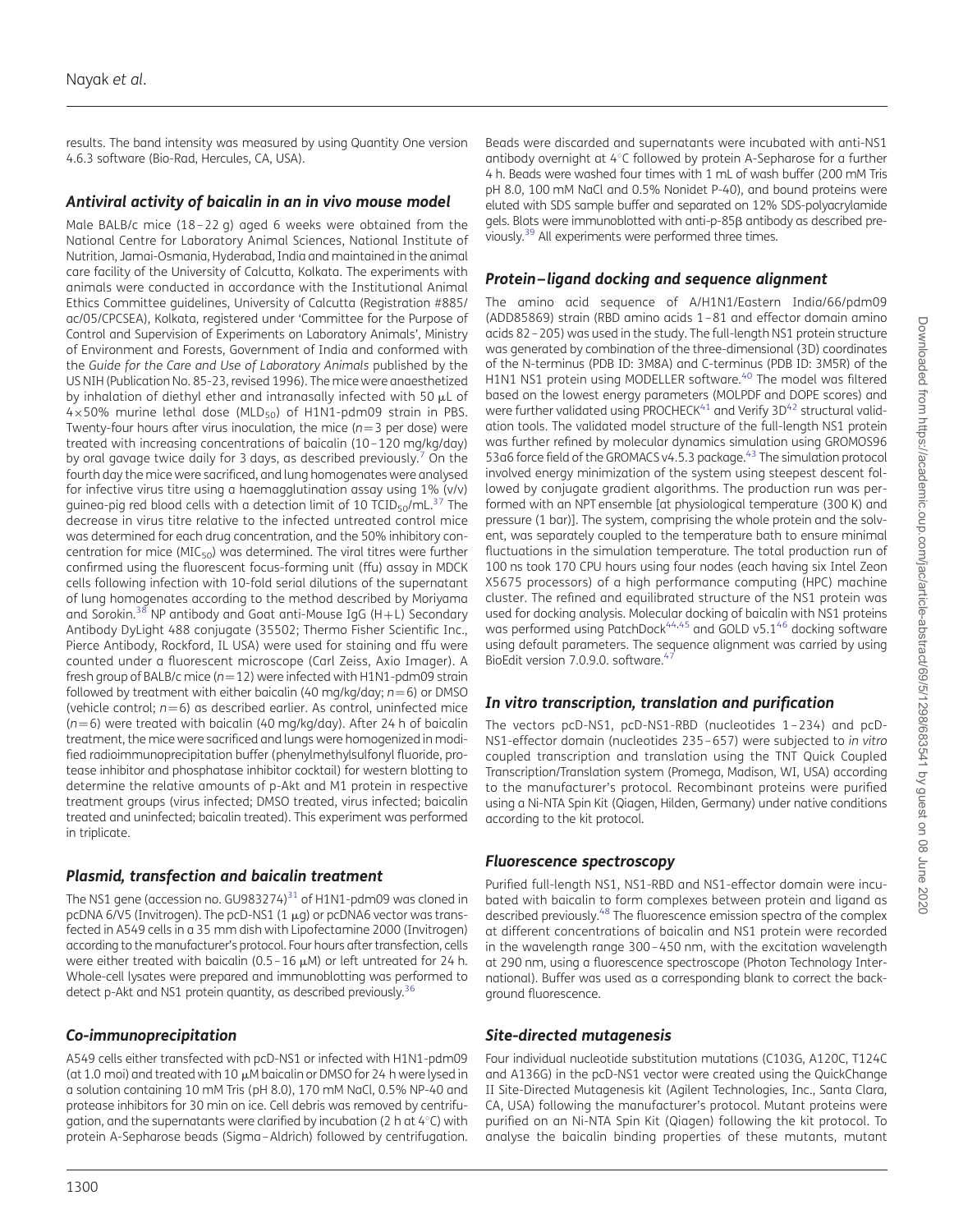<span id="page-3-0"></span>protein –baicalin complexes were generated and fluorescence spectroscopy carried out as described earlier. The full-length NS1 protein–baicalin complex was taken as a positive control.

### Statistical analysis

The data are expressed as mean  $\pm$  SD of at least three independent experiments. Statistical analysis was performed using Student's t-test. In all tests,  $P < 0.05$  was considered statistically significant.

# Results

#### Baicalin shows potent anti-influenza activity both in vitro and in vivo in mice

To assess the biological function of any potential drug candidate, its effect on cellular homeostasis needs to be evaluated. Thus, the effect of baicalin on cell viability was assessed by the MTT assay. Briefly, A549 cells were treated with increasing concentrations of baicalin (0.5 – 320  $\mu$ M) and incubated for 96 h. Cell viability was measured with respect to vehicle-treated (DMSO) controls by the MTT assay. As shown in [Figure S1 \(available](http://jac.oxfordjournals.org/lookup/suppl/doi:10.1093/jac/dkt534/-/DC1) [as Supplementary data at](http://jac.oxfordjournals.org/lookup/suppl/doi:10.1093/jac/dkt534/-/DC1) JAC Online), 50% cell viability ( $TD_{50}$ ) was observed at 220  $\mu$ M + 10  $\mu$ M of baicalin. The IC<sub>50</sub> (50% virus reduction) of H1N1-pdm09 strain (0.5 moi) in vitro in A549 cells by the pfu method was observed at  $\approx$ 18  $\mu$ M baicalin after 72 h (Figure 1a). In vivo, BALB/c mice were infected intranasally with the H1N1-pdm09 strain, followed by treatment with increasing concentrations of baicalin (10 –120 mg/kg/day) twice daily for 3 days. Lung homogenates were analysed for viral titre by both the haemagglutination assay and ffu in MDCK cells.  $MIC_{50}$  by the ffu assay was calculated to be  $\approx$ 80 mg/kg/day (Figure 1b). To rule out any non-specific toxic effects,  $10 \mu$ M and  $40 \text{ mg/kg/day}$ 



Figure 1. Baicalin inhibits virus growth. (a) Baicalin IC<sub>50</sub> was assessed by plaque assay in A549 cells infected with the H1N1-pdm09 virus at 10-fold serial dilution of 0.5 moi in the presence and absence of baicalin (1.0-120  $\mu$ M). After 72 h, the numbers of plaques were counted and are presented as the percentage decrease with respect to untreated cells. (b) Antiviral activity of baicalin in mice. Viral titre in lungs of mice infected with H1N1-pdm09 (50 mL of 4×MLD<sub>50</sub>) for 72 h in the presence of baicalin (10-120 mg/kg/day) or DMSO vehicle as determined using the ffu assay. (c and d) Expression of viral transcripts of the NP gene was quantified by real-time RT–PCR in A549 cells infected with H1N1-pdm09 (1.0 moi) (c) or H1N1/PR8 (1.0 moi) (d) in the presence or absence of baicalin (10 µM). Fold change was estimated by standard curve of H1N1-pdm09 RNA. Briefly, a 10-fold serial dilution of total RNA from  $64\times10^{10}$  pfu/L was transcribed by real-time RT-PCR for the NP gene. Ct values are based on 10-fold serial dilutions of H1N1-pdm09 total RNA template. Results are representative of three independent experiments. P<0.05 was considered statistically significant.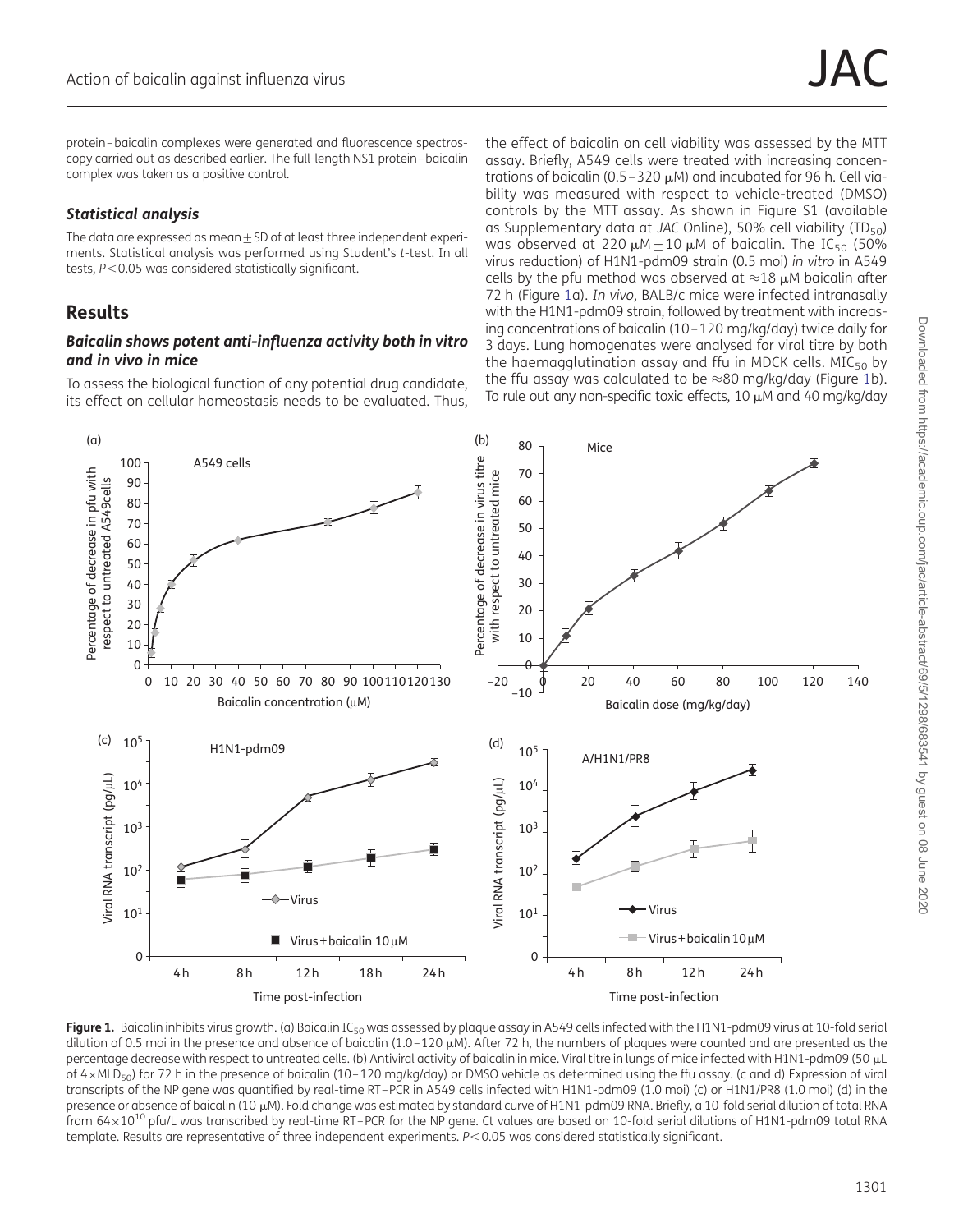<span id="page-4-0"></span>of baicalin were used in vitro and in vivo, respectively, since a significant decrease (40%) in virus titre was observed (Figure [1a](#page-3-0) and b). Inhibition of virus growth was assessed indirectly by measuring transcript levels of NP (viral RNA) by quantitative PCR in the presence or absence of baicalin. At 24 hpi with H1N1-pdm09 (at 1.0 moi) an ≈100-fold reduction in viral NP transcript was observed in the presence of baicalin ([1](#page-3-0)0  $\mu$ M) (Figure 1c), while a ≈60-fold reduction was observed in A549 cells infected with the IAV PR8 strain (Figure [1d](#page-3-0)). Antiviral effects of baicalin were also observed in cells infected with higher moi (5 moi) (data not shown).

# Effect of baicalin on IFN-induced signalling in IAV-infected cells

Cells recognize virus infection and trigger innate immunity as the first line of defence. Induction of the innate immune response was assessed by analysing the expression levels of cytokines such as type I IFNs ( $\alpha$  and  $\beta$ ) and representative genes, namely RIG-1, IRF-3 and PKR in the presence or absence of baicalin in a postinfection time-course study. In uninfected A549 cells, no change in the expression level of IFNs was observed following treatment with baicalin. A549 cells infected with H1N1-pdm09 (1.0 moi) in



Figure 2. Effect of baicalin on IAV-induced IFN signalling in cells. The change in expression of (a) IFN- $\alpha$ , (b) IFN- $\beta$ , (c) IRF-3, (d) OAS-1, (e) RNase L, (f) RIG-1 and (g) PKR transcripts in A549 cells infected with 1.0 moi of the H1N1-pdm09 strain in the presence or absence of 10  $\mu$ M baicalin was measured by real-time PCR using TaqMan probes. The expression of transcripts was calculated in relation to the expression level of 18S rRNA and expressed as a fold change compared with mock-treated cells. (h) Immunoblot analysis was done in cell lysates of A549 cells infected with the H1N1-pdm09 strain (1.0 moi) followed by treatment with or without baicalin (10 mM) to assess the expression of NS1, p-IRF3, IRF-3, RIG-1, p-PKR, p-STAT-3 and GAPDH. The blot shown is representative of three independent experiments. P<0.05 was considered statistically significant.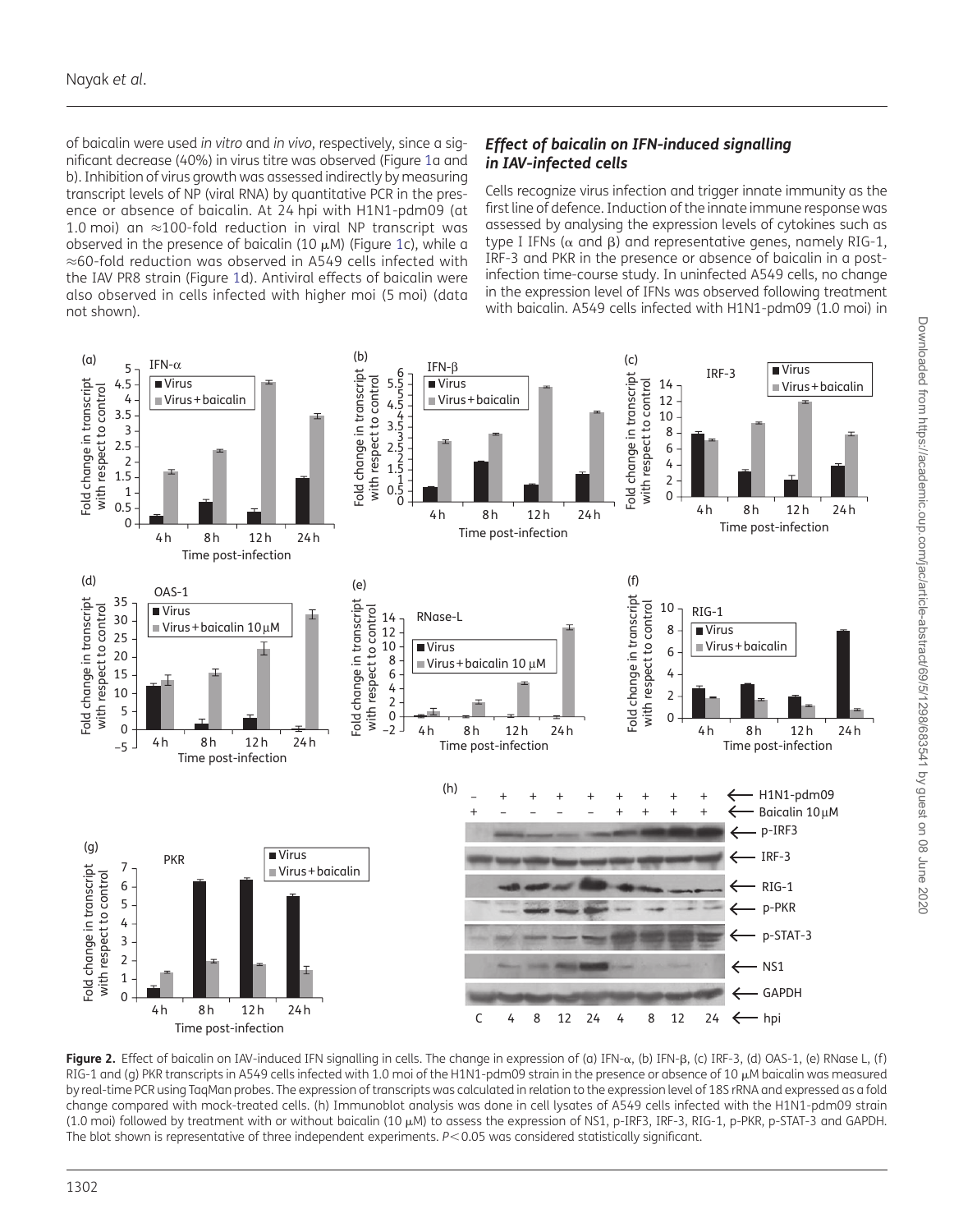<span id="page-5-0"></span>the presence or absence of baicalin (10  $\mu$ M), revealed a timedependent increase in expression of IFN- $\alpha$  and IFN- $\beta$  in the presence of baicalin compared with uninfected cells (Figure [2](#page-4-0)a and b). By contrast, the expression of antiviral genes RIG-1 and PKR was significantly lower in cells treated with baicalin (Figure [2f](#page-4-0) and g), whereas that of IRF-3, a regulator of IFN, OAS-1 and RNase L, was significantly higher in the presence of baicalin (Figure [2](#page-4-0)c-e). Furthermore, to assess IFN-induced signalling, cell lysates of A549 cells infected with H1N1-pdm09 (1.0 moi) in the presence or absence of baicalin were subjected to western blotting to analyse the expression of NS1, p-IRF3, RIG-1, p-PKR and p-STAT3. Consistent with previous results, expression of the viral protein NS1 was significantly lower in the presence of baicalin, confirming reduced viral replication. By contrast, transcription factor IRF-3 and STAT3 were phosphorylated in cells treated with baicalin compared with untreated cells (Figure [2](#page-4-0)h and [Figure S2, available](http://jac.oxfordjournals.org/lookup/suppl/doi:10.1093/jac/dkt534/-/DC1) [as Supplementary data at](http://jac.oxfordjournals.org/lookup/suppl/doi:10.1093/jac/dkt534/-/DC1) JAC Online). Total IRF-3 and GAPDH expression remained unchanged in the presence or absence of baicalin. Consistent with the transcript levels, RIG-1 and p-PKR protein were down-regulated in virus-infected cells treated with baicalin compared with untreated cells (Figure [2](#page-4-0)h and [Figure S2, available as Supplementary data at](http://jac.oxfordjournals.org/lookup/suppl/doi:10.1093/jac/dkt534/-/DC1) JAC Online). The pro-inflammatory cytokines TNF- $\alpha$  and IL-8 were also significantly lower in the presence of baicalin compared with untreated virus-infected cells (Figure 3a and b). Overall results suggest that baicalin modulates IFN activation in cells, resulting in inhibition of virus replication and a subsequent decrease in pro-inflammatory or antiviral genes.

#### Role of baicalin in down-regulating a negative regulator of cytokine signalling and virus-induced PI3K/Akt pathways

Viruses also modulate cellular apoptosis, by activating the survival pathway during the early stages of infection.<sup>49</sup> The effect of baicalin on the IAV-induced SOCS-3 and PI3K/Akt pathway in A549 cells was therefore assessed following H1N1-pdm09 infection. Cell lysates prepared in a time-dependent manner were subjected to western blotting using an antibody specific for SOCS-3 and p-Akt (Ser 473). Unlike IFN, relative fold decreases in SOCS-3 (5.61-fold) and p-Akt (5.36-fold) expression were detected in baicalin-treated cells compared with untreated cells at 24 hpi (Figures 3c and [4a](#page-6-0)). The decrease in p-Akt correlated with reduced IAV protein (NP) expression in cells, suggesting overall inhibition of viral replication (Figure [4](#page-6-0)a). No change in expression of total Akt was observed during IAV infection in the presence or absence of baicalin. To further confirm the effect of baicalin on PI3K activity, cell lysates prepared from mouse lung infected with H1N1-pdm09 (50  $\mu$ L of 4×MLD<sub>50</sub>) (24 hpi) followed by treatment with baicalin (40 mg/kg/day) or DMSO were subjected to western blotting to assess the expression of viral protein M1 and p-Akt. Consistent with in vitro results, the expression of M1 and p-Akt was significantly decreased in baicalin-treated mice compared with untreated mice (Figure [4](#page-6-0)b). Overall results suggest that reduced virus replication in the presence of baicalin results in inhibition of virus-induced pro-survival pathways.

### Baicalin modulates the function of IAV NS1 protein

IAV NS1 protein has been shown to regulate virus-induced Akt/ PI3K and IFN signalling. $26 - 29$  $26 - 29$  $26 - 29$  Here, we observed that baicalin

modulates both virus-induced Akt phosphorylation and IFN expression, and therefore the effect of baicalin on NS1 protein was analysed. The NS1 gene of H1N1-pdm09 was cloned in pcDNA6 (pcD-NS1) and transfected in A549 cells. Only vector (pcDNA6) or pcD-NS1 transfected cells were either treated with baicalin or left untreated. After 24 h, cell lysates were prepared and immunoblot analysis was done to assess p-Akt. In the absence of baicalin, increased Akt phosphorylation was observed in NS1-expressing cells, whereas in the presence of baicalin it was significantly lower, suggesting disruption of NS1 protein function (Figure [4](#page-6-0)c).

Whole-cell lysates of A/H1N1/2009-infected cells (treated or untreated with baicalin) were immunoprecipitated with anti-NS1 antibody followed by immunoblotting with the antibody-specific p-85ß subunit of PI3K. As shown in Figure [4](#page-6-0)d, a significantly lower amount of p-85<sub>β</sub> immunoprecipitated with NS1 in the presence of baicalin compared with untreated cells. This was further confirmed in pcD-NS1-expressing A549 cells, where  $p-85\beta$  co-immunoprecipitated with NS1 in the absence of



Figure 3. Effect of baicalin on pro-inflammatory cytokines and cytokine suppressors. A549 cells were infected with the H1N1-pdm09 strain at 1.0 moi and incubated with or without baicalin (10  $\mu$ M). The transcripts encoding human (a) TNF- $\alpha$  and (b) IL-8 were measured by real-time PCR using TaqMan probes and expressed as the fold change after normalizing with respect to 18S rRNA. (c) The cell lysates prepared at specific times post-infection were subjected to western blotting using SOCS-3 and GAPDH antibodies. Results are representative of three independent experiments.  $P < 0.05$  was considered statistically significant.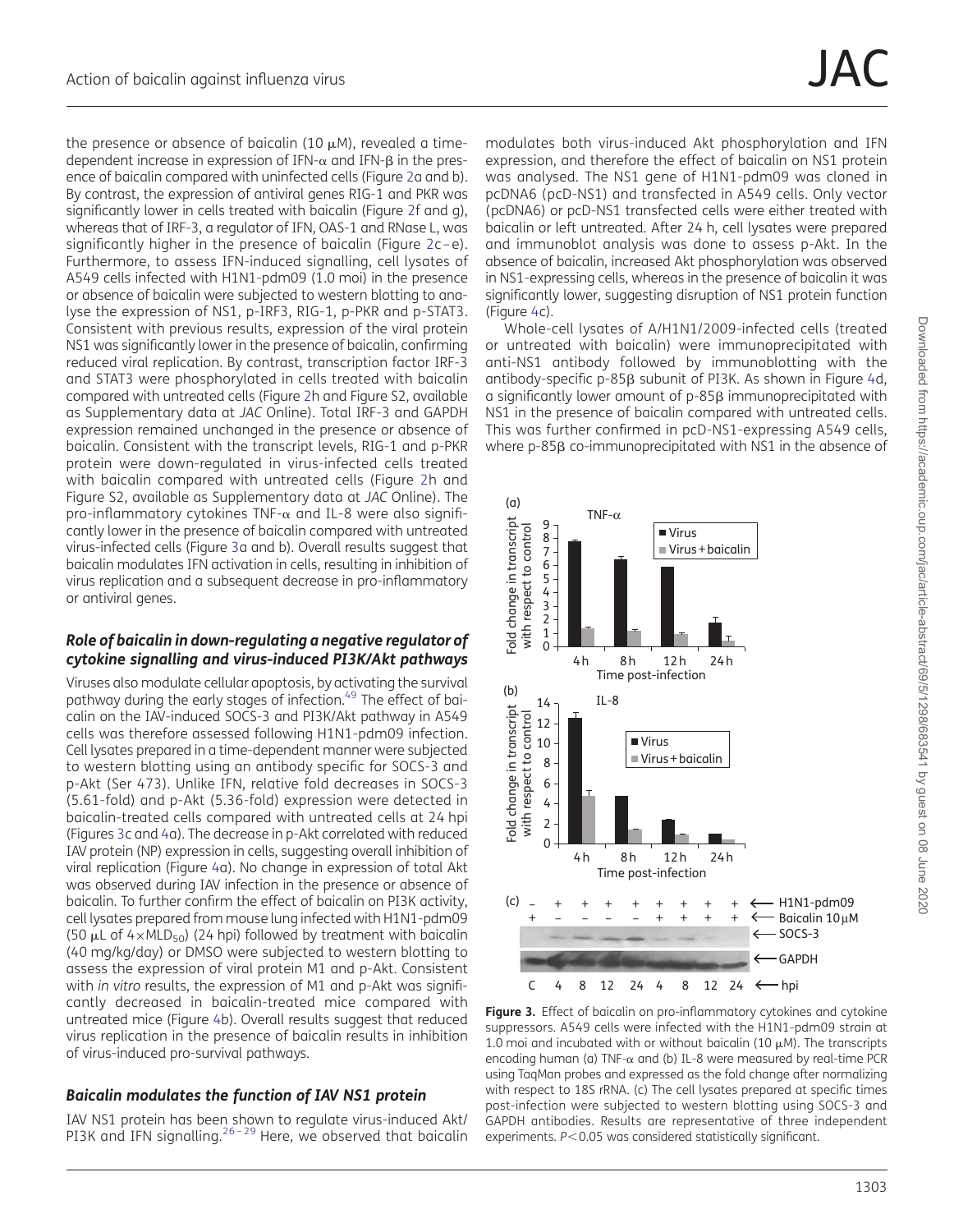<span id="page-6-0"></span>

Figure 4. Effect of baicalin in vitro and in vivo on NS1-induced Akt phosphorylation. (a) A549 cells infected with the H1N1-pdm09 strain at 1.0 moi were incubated with or without baicalin (10 µM). Cell lysates prepared at specific times post-infection were subjected to western blotting using phospho-Akt (Ser 473), NP and Akt antibodies. (b) Effect of baicalin on the PI3K/Akt pathway during influenza virus infection was evaluated in BALB/c mice by treating the mice with baicalin at 40 mg/kg/day and, after 24 h, subjecting lung homogenates to western blotting using phospho-Akt (Ser 473), M1 and Akt antibodies. Band intensity was quantified using Quantity One software. (c) A549 cells transfected with pcD-NS1 or vector (pcDNA6) control were incubated with or without baicalin (0.5 – 16  $\mu$ M). Cell lysates prepared after 24 h were subjected to western blotting using phospho-Akt (Ser 473), NS1 and Akt antibodies. (d) The serum-starved A549 cells infected with H1N1-pdm09 (1.0 moi) were treated with baicalin (10 µM) or DMSO vehicle for 24 h. The NS1 was immunoprecipitated using NS1 antibody and immunoblotted with p-85B antibody to confirm association. (e) A549 cells transfected with pcD-NS1 or empty vector (pcDNA6) control were treated with baicalin (10 µM) or DMSO (control) for 24 h. Cell lysates were subjected to immunoprecipitation with NS1 antibody and immunoblotted with p-85 $\beta$  antibody. The membrane was reprobed with anti-mouse secondary antibody as a loading control for immunoprecipitation. The blot shown is representative of three independent experiments. P<0.05 was considered statistically significant.

baicalin, but reduced interaction was observed in the presence of baicalin (Figure 4e). Overall results thus suggest that baicalin inhibits  $p-85\beta-NS1$  binding, resulting in reduced Akt phosphorylation.

#### Prediction of the binding site of baicalin with NS1 protein

Since baicalin inhibited the  $NS1-p-85\beta$  interaction, it was hypothesized that baicalin may bind to the same region of NS1 to out-compete p-85b. A computational simulation study was therefore carried out to predict the interacting region within NS1. Since the crystal structure of the whole NS1 protein is not available, the structure of the full-length NS1 protein was generated by combination of the 3D coordinates of the N-terminus

(PDB ID: 3M8A) and C-terminus (PDB ID: 3M5R) of the H1N1 NS1 protein using MODELLER<sup>[40](#page-11-0)</sup> software (Figure [5](#page-7-0)a) followed by molecular dynamics simulation-based refinement using the GROMACS v4.5.3 package.<sup>[43](#page-11-0)</sup> The ligand baicalin was docked to the full-length NS1 protein, NS1 effector domain and the RBD independently. A blind or naive docking approach employed by PatchDock<sup>[44,45](#page-11-0)</sup> software suggested that baicalin has a relatively higher binding probability for the RBD than the effector domain (Figure [5b](#page-7-0)). Further, a residue-specific docking approach employed by the GOLD v5.1 program<sup>[46](#page-11-0)</sup> suggested that region 35 –46 of helix 2 within the NS1-RBD covers the binding region. Involvement of amino acids R35, R38, D39, Q40, S42 and R46 in the interaction with baicalin was predicted (Figure [5](#page-7-0)c). The docking study also suggested the probability of hydrogen bond formation between baicalin and three arginine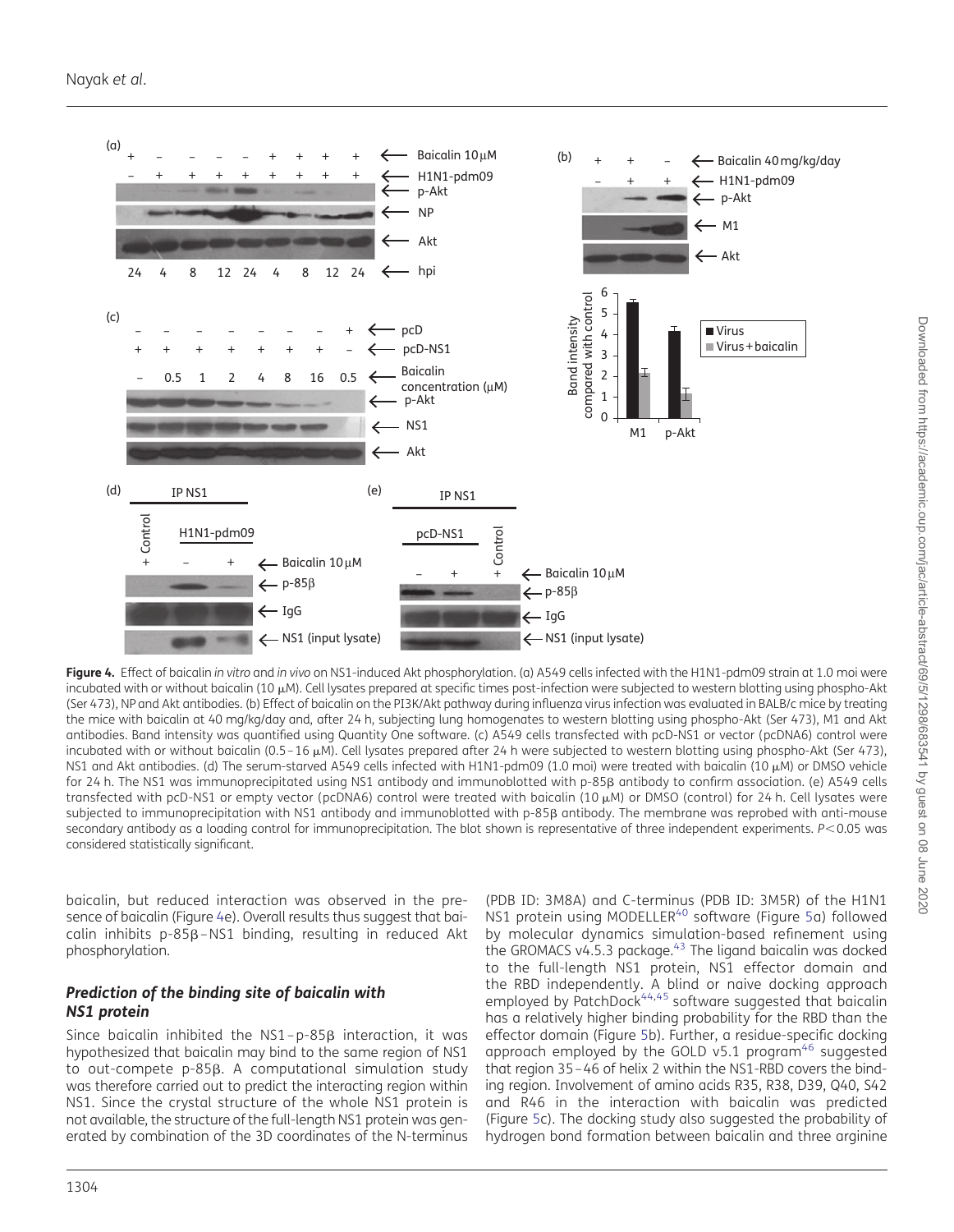<span id="page-7-0"></span>

Figure 5. Full-length NS1 structure and docking analysis. (a) The predicted 3D structure of the NS1 protein consists of the RBD (grey) and the effector domain (orange). The model structure became significantly compact (right side) after it was subjected to 100 ns of molecular dynamic simulation using GROMOS96 53a6 force field of the GROMACS v4.5.3 package.<sup>[43](#page-11-0)</sup> (b) The molecular docking program suggested higher binding probability for baicalin with respect to the RBD than the effector domain of NS1 when baicalin was docked to the full-length NS1 protein (left) and to the effector domain (ED) and the RBD independently (right). (c) Probable binding position of baicalin in the RBD of the NS1 protein as suggested by GOLD v5.1 docking software.<sup>[46](#page-11-0)</sup> Residues within 5 Å distance (D12, R35, R38, D39, S42, R46, T191, R193, N205, C206 and E208) from the docked baicalin are shown in green and the residues within 5-10 Å (S8, F9, V11, L15, W16, R19, D34, Q40, K41, L43, V192, V194, W203, R204 and D207) are shown, while probable hydrogen bonds are indicated by red lines. This figure appears in colour in the online version of JAC and in black and white in the print version of JAC.

residues of the NS1 full-length protein at positions 35, 38 and 46, respectively.

#### Baicalin interacts with amino acid region 39–43 of the RBD of NS1

Spectroscopy was used to confirm the possible binding between NS1 and baicalin, as predicted by the molecular docking experiment. Purified full-length NS1 protein, NS1-RBD and NS1-effector domain revealed strong fluorescence emission peaks at 331, 339 and 330 nm, respectively, after excitation at 290 nm. When a fixed concentration of NS1 protein was incubated with increasing amounts of baicalin, a remarkable decrease in the intrinsic fluorescence of the NS1 – baicalin and NS1-RBD – baicalin complexes was observed (Figure [6](#page-8-0)a and b). Furthermore, a slight shift in the maximum wavelength of whole NS1 protein and NS1-RBD fluorescence emission was observed in the presence of baicalin. The interaction between the effector domain of NS1 and baicalin did not show any significant change compared with the NS1-effector domain alone (Figure [6c](#page-8-0)). Once it was confirmed that baicalin interacted with NS1-RBD, four mutants of NS1 (namely R35G, Q40H, S42P and R46G) were constructed by site-directed mutagenesis. Spectral emission profiles of the mutants compared with NS1 were analysed in the presence or absence of baicalin. NS1 mutants Q40H and S42P did not show any significant changes in fluorescence intensity in the presence or absence of baicalin, unlike full-length NS1 or NS1-RBD, where quenching of fluorescence was observed in the presence of baicalin. This suggests that amino acids Q40 and S42 are crucial for NS1 – baicalin binding (Figure [7a](#page-9-0) and b). The R35G and R46G mutants showed quenching of fluorescence intensity in the presence of baicalin similar to full-length NS1 protein (data not shown). To further confirm this within the cell, A549 cells were transfected with constructs encoding NS1 mutants (namely pcD-Q40H-NS1, pcD-S42P-NS1 and pcD-R46G-NS1) in the presence of 10  $\mu$ M baicalin. After 24 h, cell lysates were co-immunoprecipitated with NS1 antibody followed by immunoblotting with  $p-85\beta$  subunit antibody. As an internal control, p-85b–NS1 interaction in cells transfected with full-length pcD-NS1 was analysed. In the presence of baicalin, NS1 mutants pcD-Q40H-NS1 and pcD-S42P-NS1 showed strong interaction with p-85ß, whereas NS1 mutant pcD-R46G-NS1 revealed a significantly lower interaction with p-85ß, which is consistent with the spectroscopy data (Figure [7](#page-9-0)c), suggesting that mutation in the 39 –43 amino acid region of NS1 reduces the NS1 – baicalin interaction. Overall, the results confirmed the interaction of baicalin with NS1 in the 39 –43 amino acid region, which disrupts the  $NS1-p85\beta$  interaction.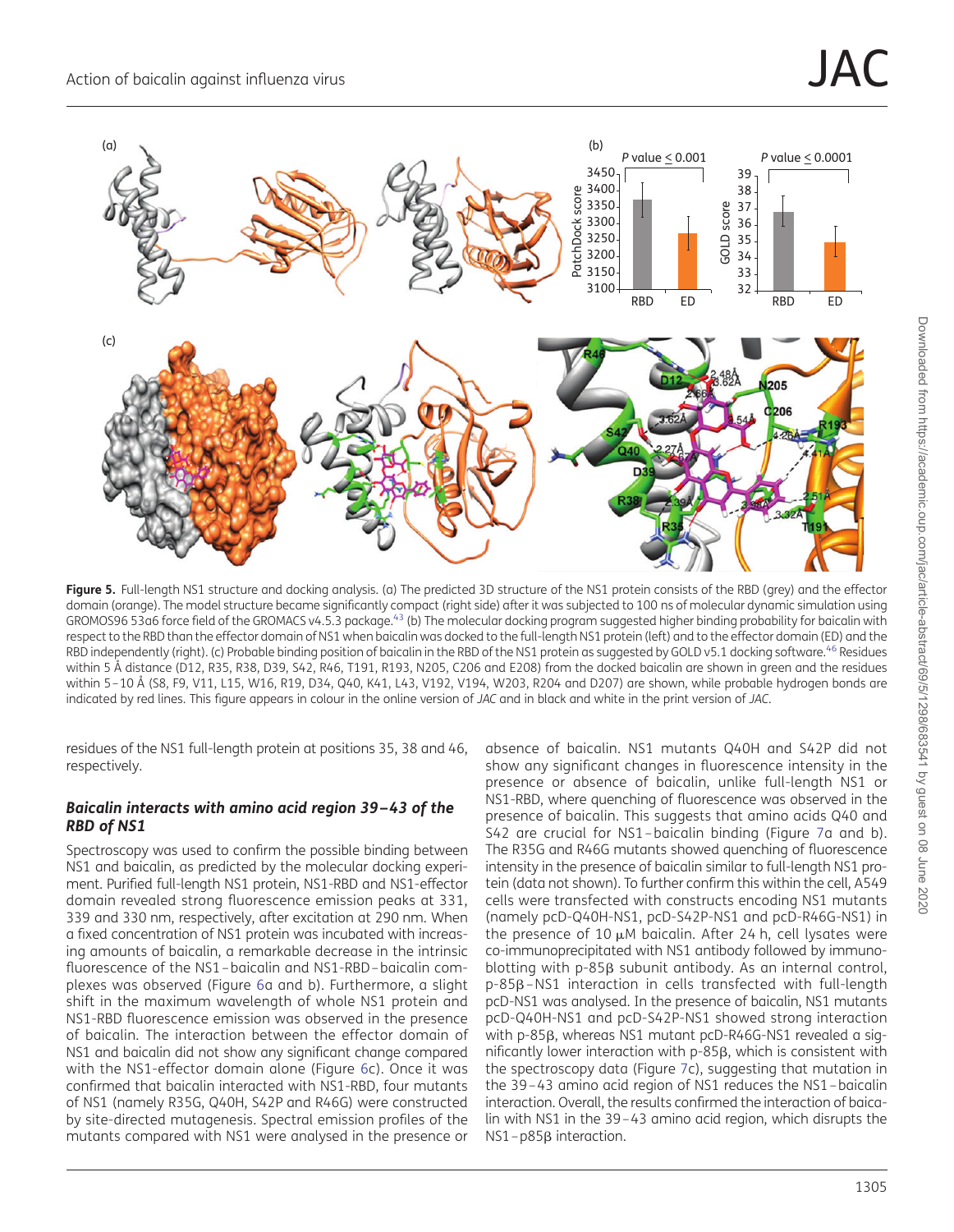<span id="page-8-0"></span>

Downloaded from https://academic.oup.com/jac/article-abstract/69/5/1298/683541 by guest on 08 June 2020 Downloaded from https://academic.oup.com/jac/article-abstract/69/5/1298/683541 by guest on 08 June 2020

Figure 6. Analysis of NS1-baicalin binding by fluorescence spectroscopy. Full-length NS1 (a), NS1-RBD (b) and NS1-effector domain (c) were incubated with baicalin (BA) (10-100 µM) at pH 8.0. The change in spectral shift was analysed by excitation at a wavelength of 290 nm and emission at a wavelength of 300–450 nm. Results are representative of three independent experiments.

# **Discussion**

The plant extract baicalin has been shown to have anti-influenza viral activity both in vivo and in vitro. [7,](#page-10-0)[50](#page-11-0) Its antiviral effects on hepatitis B virus, HIV-1 and herpes simplex virus-1 (HSV-1) in vitro have also been reported,  $3,51 - 53$  $3,51 - 53$  $3,51 - 53$  $3,51 - 53$  $3,51 - 53$  although the mechanism of action has been relatively unknown. Consistent with previous results, the present study also showed antiviral effects of baicalin against human IAV (H1N1-pdm09) both in vitro and in vivo (Figure [1a](#page-3-0)–c).

Host cells induce type I IFN as a first line of defence against virus infection, but most viruses have evolved strategies to block the IFN response as a means to increase their replication efficiency.[54](#page-11-0) The IAV inhibits IFN production through the NS1

protein.<sup>[55](#page-11-0)</sup> The NS1 protein has two domains: the RBD and the effector domain. A number of amino acids, including Arg 38, Lys 41, Thr 5, Pro 31, Asp 34, Arg 35, Gly 45, Arg 46 and Thr 49 in the RBD region have been predicted to interact with RNA.<sup>[56](#page-11-0),[57](#page-11-0)</sup> The NS1-RBD binds to RIG-1/interferon- $\beta$  promoter stimulator 1 (IPS-1)<sup>[23,58](#page-11-0),[59](#page-11-0)</sup> and blocks downstream signalling,  $60,61$  resulting in attenuation of type I IFN and inflammatory cytokine expression. It also binds to dsRNA and prevents activation of IRF-3, IFN synthesis<sup>[62](#page-12-0)</sup> and the OAS-1-dependent RNase L pathway.<sup>[63](#page-12-0)</sup> The IAV has been shown to inhibit cellular pro-inflammatory responses such as TNF- $\alpha$ , IL-8 and IFNs.<sup>[64](#page-12-0)-[69](#page-12-0)</sup> Consistent with previous reports, induction of IFN- $\alpha$ , IFN- $\beta$  and IRF-3 was attenuated in A549 cells at 8 –12 hpi with IAV-pdm09 (Figure [2a](#page-4-0)–c and h, and [Figure S2, available as Supplementary data at](http://jac.oxfordjournals.org/lookup/suppl/doi:10.1093/jac/dkt534/-/DC1) JAC Online);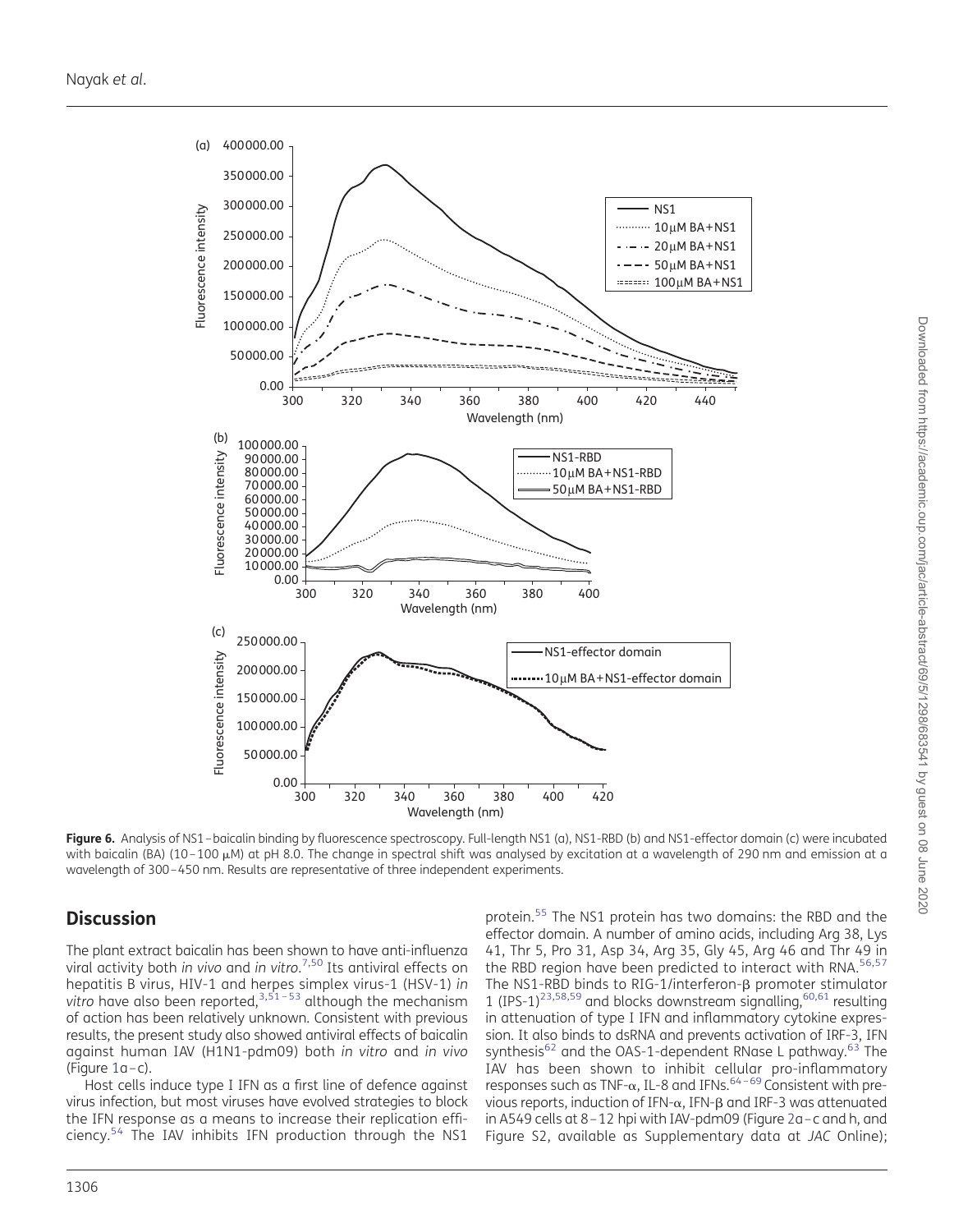<span id="page-9-0"></span>

Figure 7. Glutamine (at position 40) and serine (at position 42) interact with NS1. Analysis of the change in fluorescence spectroscopy spectra, by excitation at a wavelength of 290 nm and emission at a wavelength of 300–400 nm, of NS1 protein (a and b), Q40H NS1 mutant (a) and S42P NS1 mutant (b) in the presence or absence of baicalin (BA), revealed that changes in amino acids at positions 40 and 42 disrupted the binding of NS1 and baicalin. (c) A549 cells transfected with pcD-R46GNS1, pcD-Q40H-NS1, pcD-S42P-NS1 or empty vector (pcDNA6) and treated with baicalin (10 mM) for 24 h. For a positive control, A549 cells transfected with full-length pcD-NS1 in the absence of baicalin were used. Cell lysates were subjected to immunoprecipitation with NS1 antibody and immunoblotted with p-85B antibody. Cell lysates were immunoblotted with NS1 to confirm expression of NS1 in transfected cells. Results are representative of three independent experiments.

however, in the presence of baicalin, the expression of IFN- $\alpha$ , IFN-B and IRF-3 was high even at 24 hpi. IFN activates RNase L, which degrades viral RNA and results in inhibition of viral replica-tion.<sup>[70](#page-12-0)-[72](#page-12-0)</sup> The activation of RIG-1/IPS-1 is dependent on cytosolic viral RNA, IFN-inducible laboratory of genetics and physiology 2 (LGP2) and IFN-induced 15 kDa protein (ISG15), which controls RIG-1 function and synthesis to maintain a balance between innate defence and hypersensitivity during antiviral responses.  $17,73 - 75$  $17,73 - 75$  $17,73 - 75$  $17,73 - 75$ Thus in baicalin-treated cells, IFN and RNase L levels were high, whereas RIG-1 was inhibited (Figure [2](#page-4-0)f and h, and [Figure S2,](http://jac.oxfordjournals.org/lookup/suppl/doi:10.1093/jac/dkt534/-/DC1)

[available as Supplementary data at](http://jac.oxfordjournals.org/lookup/suppl/doi:10.1093/jac/dkt534/-/DC1) JAC Online). Owing to the induction of IFN in the presence of baicalin, IAV replication was attenuated, resulting in decreased viral transcripts (Figure [1](#page-3-0)c and d) and low levels of pro-inflammatory cytokines TNF- $\alpha$  and IL-8 (Figure [3](#page-5-0)a and b). Similarly, PKR expression was low, which could be due to both increased p-STAT3 activity, which suppresses autophagy through PKR, as well as reduced viral replication.<sup>[76](#page-12-0)</sup> In addition to the IRF-3/RNase L pathway, NS1 also modulates IFN induction through activation of the SOCS-3 protein, $77,78$  which is consistent with our results in which reduced SOCS-3 expression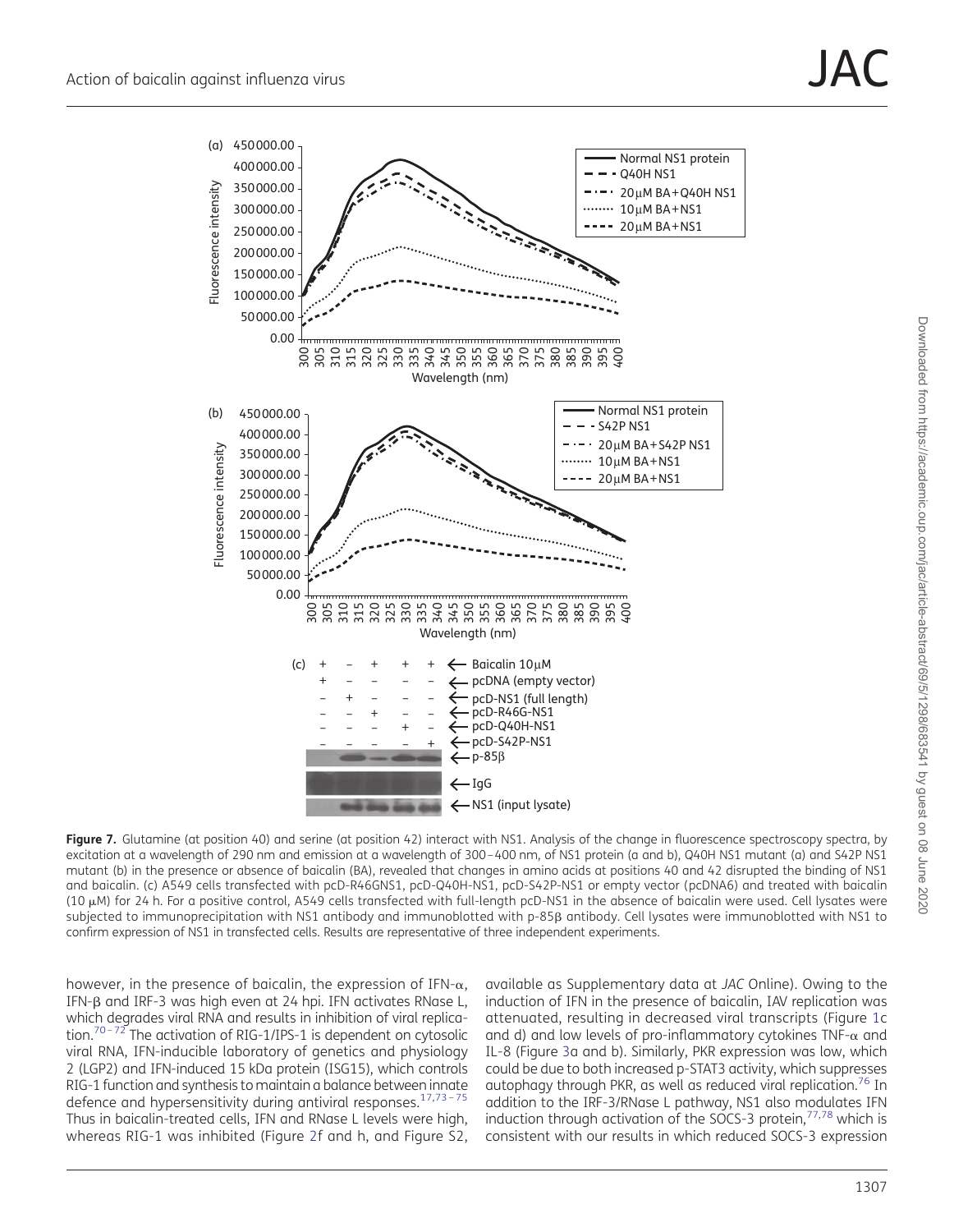<span id="page-10-0"></span>was observed in the presence of baicalin. Other than IFN regulation, NS1 interacts with p-85<sub>B</sub> through its Src homology 3 (SH3) binding motif 1 to activate the PI3K/Akt pathway.<sup>[79](#page-12-0)</sup> Baicalin was shown to inhibit  $NS1-p-85\beta$  interaction, as well as Akt phosphorylation, suggesting that baicalin may exert its anti-influenza activity by disrupting NS1 functions (Figure [4a](#page-6-0)–e).

Since NS1–PI3K binding was inhibited in the presence of baicalin, molecular docking was carried out to identify the binding domain of NS1, which may interact with baicalin. The results suggested direct interaction between the NS1-RBD and baicalin through hydrogen bonding at second helical structure (Figure [5c](#page-7-0)). Site-directed mutagenesis of residues in the predicted domain (35, 40, 42 and 46 amino acid) followed by fluorescence spectroscopy and co-immunoprecipitation confirmed the importance of the 39 – 43 amino acid region within NS1-RBD for this interaction (Figure [7a](#page-9-0)-c). Binding with NS1 in the RBD region might possibly disrupt the RNA binding function of NS1, which may result in dsRNA-mediated induction of IRF-3, IFNs and RNase L in cells to create an antiviral state. In addition, binding of baicalin to the RBD may modulate the structure of NS1 so that the SH3 region within the effector domain of NS1 is not freely available for interaction with p-85b. The importance of the RBD was further confirmed by alignment of NS1 protein sequences of H1N1-pdm09, H1N1, H5N1, H6N1, H9N2 and PR8 influenza virus strains, which revealed the highly conserved nature of a region comprising amino acids 37 – 47 in all subtypes except H5N1, where only one amino acid substitution (at 41) was observed ([Figure S3, available as Supplementary data at](http://jac.oxfordjournals.org/lookup/suppl/doi:10.1093/jac/dkt534/-/DC1) JAC [Online\)](http://jac.oxfordjournals.org/lookup/suppl/doi:10.1093/jac/dkt534/-/DC1).

The antiviral effects of baicalin have been reported previously in many RNA viruses,  $3,7,52$  $3,7,52$  suggesting it has broad antiviral activity. The present study highlights the mechanism of the anti-influenza virus effect of baicalin during IAV infection. Baicalin induces its antiviral effects by modulating the function of multifunction protein NS1, which regulates host innate immune responses.<sup>[21](#page-11-0)–[28,57](#page-11-0)–[62](#page-12-0)</sup> Since NS1 is a relatively conserved protein in IAV, antiviral drugs targeting NS1 will probably have a lower risk of generating drug-resistant mutants, unlike exisiting drugs targeting surface antigens. Although further studies are required to analyse the structure – function relationship between baicalin and the NS1 protein, baicalin can be developed as a potential antiinfluenza drug based on the results from a previous study<sup>7</sup> as well as the current study.

# Acknowledgements

We sincerely thank Dr Kalyan K. Banerjee and Amarshi Mukherjee (Division of Biochemistry, NICED) for their valuable inputs with regard to the baicalin–NS1 interaction studies.

# Funding

This study was supported by the Indian Council of Medical Research (ICMR), India and the University of Calcutta, India.

# Transparency declarations

None to declare.

# Supplementary data

[Figures S1, S2 and S3 are available as Supplementary data at](http://jac.oxfordjournals.org/lookup/suppl/doi:10.1093/jac/dkt534/-/DC1) JAC Online [\(http://jac.oxfordjournals.org/\).](http://jac.oxfordjournals.org/lookup/suppl/doi:10.1093/jac/dkt534/-/DC1)

# References

1 Cushnie TPT, Lamb AJ. Antimicrobial activity of flavonoids. Int J Antimicrob Agents 2005; 26: 343–6.

2 Havsteen BH. The biochemistry and medical significance of the flavonoids. Pharmacol Ther 2002; 96: 67-202.

3 Cheng Y, Ping J, Xu HD et al. Synergistic effect of a novel oxymatrine-baicalin combination against hepatitis B virus replication,  $\alpha$ smooth muscle actin expression and type I collagen synthesis in vitro. World J Gastroenterol 2006; **12**: 5153-9.

4 Chan FL, Choi HL, Chen ZYet al. Induction of apoptosis in prostate cancer cell lines by a flavonoid, baicalin. Cancer Lett 2000; 160: 219-28.

5 Dong LH, Wen JK, Migo SB et al. Baicalin inhibits PDGF-BB-stimulated vascular smooth muscle cell proliferation through suppressing PDGFRB-ERK signaling and increase in p27 accumulation and prevents injury-induced neointimal hyperplasia. Cell Res 2010; 20: 1252 –62.

6 Xu XF, Cai BL, Guan SM et al. Baicalin induces human mucoepidermoid carcinoma Mc3 cells apoptosis in vitro and in vivo. Invest New Drugs 2011; 29: 637–45.

7 Xu G, Dou J, Zhang L et al. Inhibitory effects of baicalein on the influenza virus in vivo is determined by baicalin in the serum. Biol Pharm Bull 2010; 33: 238–43.

8 Tong S, Li Y, Rivailler P et al. A distinct lineage of influenza A virus from bats. Proc Natl Acad Sci USA 2012; 109: 4269–74.

9 Wright PF, Neumann G, Kawaoka Y. Orthomyxoviruses. In: Fields BN, Knipe D, Howley P, eds. Fields Virology. 5th edn. Lippincott Williams & Wilkins, 2007; 1692 –740.

10 Couch RB. Seasonal inactivated influenza virus vaccines. Vaccine 2008:  $26: 5 - 9.$ 

11 Poland GA, Jacobson RM, Ovsyannikova IG. Influenza virus resistance to antiviral agents: a plea for rational use. Clin Infect Dis 2009; 48: 1254-6.

12 Agrawal AS, Sarkar M, Ghosh S et al. Genetic characterization of circulating seasonal influenza A viruses (2005 – 2009) revealed introduction of oseltamivir resistant H1N1 strains during 2009 in eastern India. Infect Genet Evol 2010; 10: 1188–98.

13 Marié I, Durbin JE, Levy DE. Differential viral induction of distinct interferon- $\alpha$  genes by positive feedback through interferon regulatory factor-7. EMBO J 1998; 17: 6660–9.

14 Sato MH, Suemori N, Hata M et al. Distinct and essential roles of transcription factors IRF-3 and IRF-7 in response to viruses for IFN- $\alpha/\beta$ gene induction. Immunity 2000; 13: 539-48.

15 Fitzgerald KA, McWhirter SM, Faia KL et al. IKK<sub>8</sub> and TBK1 are essential components of the IRF3 signaling pathway. Nat Immunol 2003; 4: 491–6.

16 Sharma S, tenOever BR, Grandvaux N et al. Triggering the interferon antiviral response through an IKK-related pathway. Science 2003; 300: 1148–51.

17 Chiu YH, Macmillan JB, Chen ZJ. RNA polymerase III detects cytosolic DNA and induces type I interferons through the RIG-I pathway. Cell 2009; 138: 576–91.

18 van Boxel-Dezaire AH, Zula JA, Xu Y et al. Major differences in the responses of primary human leukocyte subsets to IFN-B. J Immunol 2010; 185: 5888–99.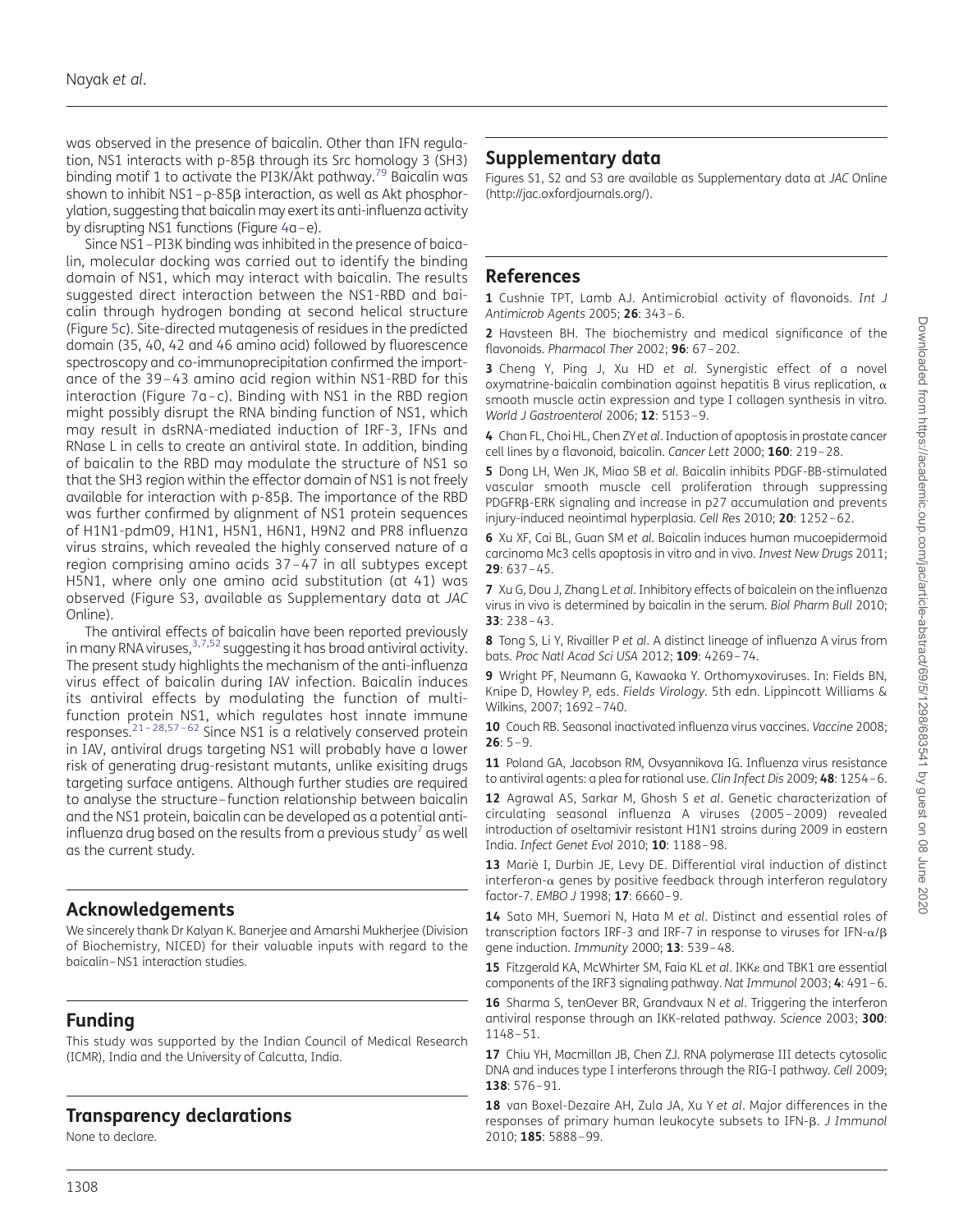<span id="page-11-0"></span>19 Garcia MA, Gil J, Ventoso I et al. Impact of protein kinase PKR in cell biology: from antiviral to antiproliferative action. Microbiol Mol Biol Rev 2006; 70: 1032–60.

20 Clemens MJ. Translational control in virus-infected cells: models for cellular stress responses. Semin Cell Dev Biol 2005; 16: 13–20.

21 Silverman RH. Viral encounters with OAS and RNase L during the IFN antiviral response. J Virol 2007; 81: 12720–9.

22 Garcia-Sastre A, Egorov A, Matassov D et al. Influenza A virus lacking the NS1 gene replicates in interferon-deficient systems. Virology 1998; 252: 324–30.

23 Mibayashi M, Martinez-Sobrido L, Loo YM et al. Inhibition of retinoic acid-inducible gene-I-mediated induction of  $\beta$  interferon by the NS1 protein of influenza A virus. J Virol 2007; 81: 514–24.

24 Gack MU, Albrecht RA, Urano T et al. Influenza A virus NS1 targets the ubiquitin ligase TRIM25 to evade recognition by the host viral RNA sensor RIG-I. Cell Host Microbe 2009; 5: 439–49.

25 Li S, Min JY, Krug RM et al. Binding of the influenza A virus NS1 protein to PKR mediates the inhibition of its activation by either PACT or double-stranded RNA. Virology 2006; 349: 13–21.

26 Hale BG, Jackson D, Chen Y et al. Influenza A virus NS1 protein binds p85<sub>β</sub> and activates phosphatidylinositol-3-kinase signaling. Proc Natl Acad Sci USA 2006; 103: 14194-9.

27 Shin YK, Liu Q, Tikoo SK et al. Influenza A virus NS1 protein activates the phosphatidylinositol 3-kinase (PI3K)/Akt pathway by direct interaction with the p-85 subunit of PI3K. J Gen Virol 2007; 88:  $13-8$ .

28 Shin YK, Liu Q, Tikoo SK et al. Effect of the phosphatidylinositol 3-kinase/Akt pathway on influenza A virus propagation. J Gen Virol 2007; 88: 942–50.

29 Hale BG, Batty IH, Downes CP et al. Binding of influenza A virus NS1 protein to the inter-SH2 domain of p85 suggests a novel mechanism for phosphoinositide 3-kinase activation. J Biol Chem 2008; 283: 1372 –80.

30 Yao R, Cooper GM. Requirement for phosphatidylinosotol-3 kinase in the prevention of apoptosis by nerve growth factor. Science 1995; 267: 2003–6.

31 Sarkar M, Agrawal AS, Sharma Dey R et al. Molecular characterization and comparative analysis of pandemic H1N1/2009 strains with co-circulating seasonal H1N1/2009 strains from eastern India. Arch Virol 2011; 156: 207–17.

32 Hayden FG, Cote KM, Douglas RG Jr. Plaque inhibition assay for drug susceptibility testing of influenza viruses. Antimicrob Agents Chemother 1980; 17: 865–70.

33 Wang J, Nikrad MP, Phang Tet al. Innate immune response to influenza A virus in differentiated human alveolar type II cells. Am J Respir Cell Mol Biol 2011; 45: 582–91.

34 Yang JH, Lai JP, Douglas SD et al. Real-time RT-PCR for quantitation of hepatitis C virus RNA. J Virol Methods 2002; 102: 119-28.

35 Huang C, Yang L, Li Z et al. Detection of CCND1 amplification using laser capture microdissection coupled with real-time polymerase chain reaction in human esophageal squamous cell carcinoma. Cancer Genet Cytogenet 2007; 175: 19–25.

36 Dutta D, Bagchi P, Chatterjee A et al. The molecular chaperone heat shock protein-90 positively regulates rotavirus infection. Virology 2009; 391: 325–33.

37 Rowe T, Banner D, Farooqui A et al. In vivo ribavirin activity against severe pandemic H1N1 influenza A/Mexico/4108/2009. J Gen Virol 2010; 91: 2898 –906.

38 Moriyama T, Sorokin A. BK virus (BKV): infection, propagation, quantitation, purification, labeling, and analysis of cell entry. Curr Protoc Cell Biol 2009; Chapter 26: Unit 26.2.

39 Bagchi P, Nandi S, Nayak MK et al. Molecular mechanism behind rotavirus NSP1-mediated PI3 kinase activation: interaction between NSP1 and the p85 subunit of PI3 kinase. J Virol 2013; 87: 2358–62.

40 Šali A, Potterton L, Yuan F et al. Evaluation of comparative protein modeling by MODELLER. Proteins 1995; 23: 318–26.

41 Laskowski RA, MacArthur MW, Moss DS et al. PROCHECK: a program to check the stereochemical quality of protein structures. J Appl Crystallogr 1993; 26: 283–91.

42 Eisenberg D, Luthy R, Bowie JU. VERIFY3D: assessment of protein models with three-dimensional profiles. Methods Enzymol 1997; 277: 396–404.

43 Van Der Spoel D, Lindahl E, Hess B et al. GROMACS: fast, flexible, and free. J Comput Chem 2005; 26: 1701 –18.

44 Duhovny D, Nussinov R, Wolfson HJ. Efficient unbound docking of rigid molecules. In: Gusfield et al., eds. Proceedings of the Second Workshop on Algorithms in Bioinformatics (WABI), Rome, Italy. Springer Verlag, Lecture Notes in Computer Science 2002; 2452: 185–200.

45 Schneidman-Duhovny D, Inbar Y, Nussinov R et al. PatchDock and SymmDock: servers for rigid and symmetric docking. Nucleic Acids Res 2005; 33: 363–7.

46 Jones G, Willett P, Glen RC et al. Development and validation of a genetic algorithm for flexible docking. J Mol Biol 1997; 267: 727–48.

47 Hall TA. BioEdit: a user-friendly biological sequence alignment editor and analysis program for Windows 95/98/NT. Nucleic Acids Symp Ser 1999; 41: 95–8.

48 Mishra B, Barik A, Priyadarsini KI et al. Fluorescence spectroscopic studies on binding of a flavonoid antioxidant quercetin to serum albumins. J Chem Sci 2005; 117: 641-7.

49 Ehrhardt C, Wolff T, Pleschka S et al. Influenza A virus NS1 protein activates the PI3K/Akt pathway to mediate antiapoptotic signaling responses. J Virol 2007; 81: 3058 –67.

50 Chu ZY, Chu M, Teng Y. Effect of baicalin on in vivo anti-virus. Zhongguo Zhong Yao Za Zhi 2007; 32: 2413-5.

51 Li BQ, Fu T, Gong WH et al. The flavonoid baicalin exhibits antiinflammatory activity by binding to chemokines. Immunopharmacology 2000; 49: 295–306.

52 Lyu SY, Rhim JY, Park WB. Antiherpetic activities of flavonoids against herpes simplex virus type 1 (HSV-1) and type 2 (HSV-2) in vitro. Arch Pharm Res 2005; 28: 1293 –301.

53 Zhao J, Zhang ZP, Chen HS et al. Preparation and anti-HIV activity study of baicalien and its benzylated derivatives. Yao Xue Xue Bao 1997; 32: 140–3.

54 Bonjardim CA, Ferreira PC, Kroon EG. Interferons: signaling, antiviral and viral evasion. Immunol Lett 2009; 122: 1411.

55 Hale BG, Randall RE, Ortin J et al. The multifunctional NS1 protein of influenza A viruses. J Gen Virol 2008; 89: 2359–76.

56 Wang W, Riedel K, Lynch P et al. RNA binding by the novel helical domain of the influenza virus NS1 protein requires its dimer structure and a small number of specific basic amino acids. RNA 1999; 5: 195–205.

57 Yin C, Khan JA, Swapna GV et al. Conserved surface features form the double-stranded RNA binding site of non-structural protein 1 (NS1) from influenza A and B viruses. J Biol Chem 2007; 282: 20584–92.

58 Guo Z, Chen LM, Zeng H et al. NS1 protein of influenza A virus inhibits the function of intra cytoplasmic pathogen sensor, RIG-I. Am J Respir Cell Mol Biol 2007; 36: 263–9.

59 Opitz B, Rejaibi A, Dauber B et al. IFN- $\beta$  induction by influenza A virus is mediated by RIG-I which is regulated by the viral NS1 protein. Cell Microbiol 2007; 9: 930–8.